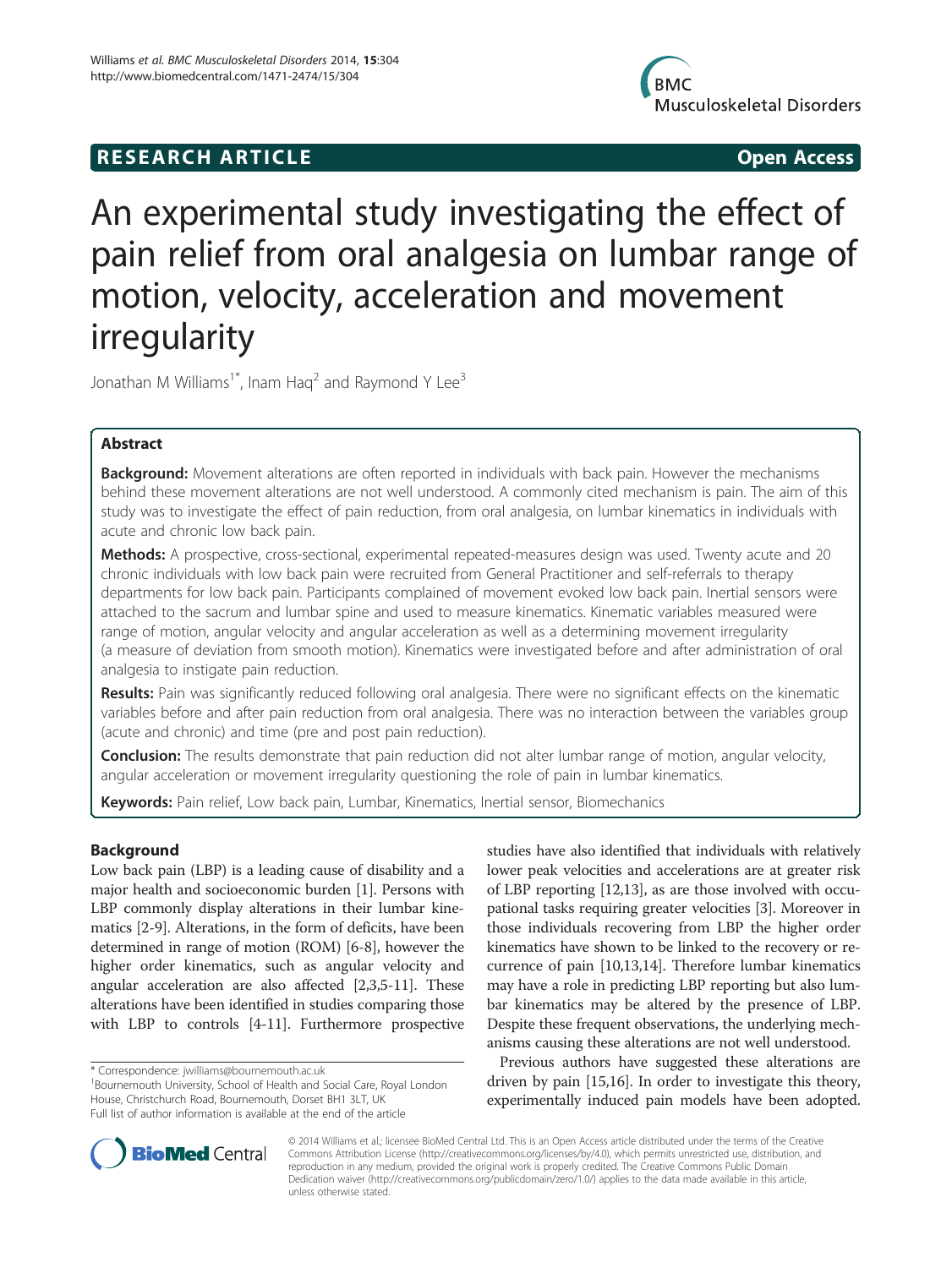Experimental studies investigating the effects of induced pain on previously pain free individuals show that pain results in a reduction of trunk ROM and velocity during forward bending and a reduction in trunk acceleration during walking [\[17,18\]](#page-8-0). However authors have demonstrated that experimentally induced pain fails to alter trunk-pelvis rotation coupling or phase of gait during level walking [\[19,20\]](#page-8-0). Whilst these studies provide some insight into the interaction between pain and kinematics they do not investigate other spinal movements, such as backward bending, side bending or twisting. Moreover induced pain models commonly produce pain which is constant in nature with little deviation except for a gradual reduction over time. This pain behaviour fails to mimic the movement evoked pain often presenting in a clinical environment [\[21\]](#page-8-0).

In order to study the relationship between pain and kinematics previous authors have also utilised an induced pain reduction model in a sample of individuals with LBP. This has demonstrated that pain reduction results in significant gains in ROM [\[22,23\]](#page-8-0), however the gains were not universal across all movements and the magnitude of gain was small. Using similar methods, changes in movement velocity have been demonstrated during sit-to-stand and spinal movements [\[24,25\]](#page-8-0). This alternative model investigates the role of pain in movement alterations by determining the effects of experimentally relieving pain associated with altered movement. Therefore it may be clinically useful to investigate the effects of pain reduction to determine the relationship between pain and kinematics. However in these previous studies it cannot be determined if the changes are attributable to pain reduction in isolation as the methods used failed to target pain in isolation, instead using either illdefined manual therapy [[25](#page-8-0)] or superficial heat [\[24\]](#page-8-0), which are known to affect the properties of musculoskeletal tissues [[26,27](#page-8-0)]. Therefore the effect of manipulating pain in isolation remains unclear in patients with LBP.

The purpose of this study was to investigate the immediate effects of pain reduction, from oral analgesia, on lumbar ROM, angular velocity, angular acceleration and movement irregularity in patients with ALBP and CLBP.

# Methods

A prospective, cross-sectional, experimental repeatedmeasures design was used. Forty volunteers with LBP were recruited from local physiotherapy and chiropractic clinics over a six month period. Participants were screened by a physiotherapist for inclusion and exclusion criteria (Table 1) and were divided into one of two groups according to duration of pain (Table 2). The severity of the pain was rated using a visual analogue scale (0 to 100 mm) where participants were asked to mark their average pain

## Table 1 Inclusion and exclusion criteria

| Inclusion                                                                                       | <b>Exclusion</b>                           |
|-------------------------------------------------------------------------------------------------|--------------------------------------------|
| Pain confined to between lower<br>ribs and inferior gluteal folds                               | History of tumors                          |
|                                                                                                 | Spinal fractures                           |
| Movement evoked pain                                                                            |                                            |
| Aged 18-55 years old                                                                            |                                            |
| Seeking healthcare for LBP                                                                      |                                            |
| Acute - Pain present for less than<br>3 weeks on a history of no pain for<br>at least 12 months | Surgery                                    |
|                                                                                                 | Neurological signs or symptoms             |
| Chronic – Pain present on at least<br>3 days per week for at least 52 weeks                     | Rhuematological or Neurological<br>disease |
|                                                                                                 | Known spinal deformity                     |

over the preceding week, and fear of movement was evaluated using the Tampa Scale of Kinesiophobia questionnaire (TSK). All volunteers with LBP were required to report pain during at least three of the tested movements and therefore were classified as having movement evoked or 'mechanical' LBP.

A sample size calculation was completed with power set at 0.8, alpha at 0.05 and a modest effect size 0.7. The effect size was calculated from aiming to achieve a 3° change in ROM with a standard deviation of 4.5° based on previous work [\[28](#page-8-0)].

All participants were supplied with an information sheet, following which they gave informed consent and their rights were protected. The study was approved by the National Research Ethics Service of the National Health Service (08/H1111/38).

Two wired 3DM-GX3-25 inertial sensors were used to measure lumbar kinematics (GX3-25, Microstrain, VT, USA). Each sensor contained three integrated sensing elements including gyroscopes (±300°/s), accelerometers (±5 g) and magnetometers and provides absolute orientation to a company reported accuracy of 0.5 degrees

|  |  | Table 2 Participant demographics (Mean (sd)) |  |
|--|--|----------------------------------------------|--|
|--|--|----------------------------------------------|--|

|                    | <b>ALBP</b>     | <b>CLBP</b>     | t-test  |
|--------------------|-----------------|-----------------|---------|
| Male/Female        | 11/9            | 11/9            |         |
| Age (years)        | 42.7(6.8)       | 36.6 (10.8)     | 0.08    |
| Height (cm)        | 172.9 (11.3)    | 173.6 (11.2)    | 0.70    |
| Weight (kg)        | 82.6 (16.6)     | 83.7 (16.1)     | 0.55    |
| BMI ( $kg/m2$ )    | 27.5(4.0)       | 26.2(4.1)       | 0.43    |
| <b>TSK</b>         | 39.0 (4.8)      | 38.9 (6.9)      | 0.85    |
| VAS (100 mm scale) | 62.2 (16.6)     | 46 (22)         | 0.02    |
| Duration           | 12.3 (6.7) days | 9.4 (7.4) years | < 0.001 |

ALBP; acute low back pain, CLBP; chronic low back pain, BMI; body mass index, TSK; tampa scale of kinesiophobia, VAS; visual analogue scale.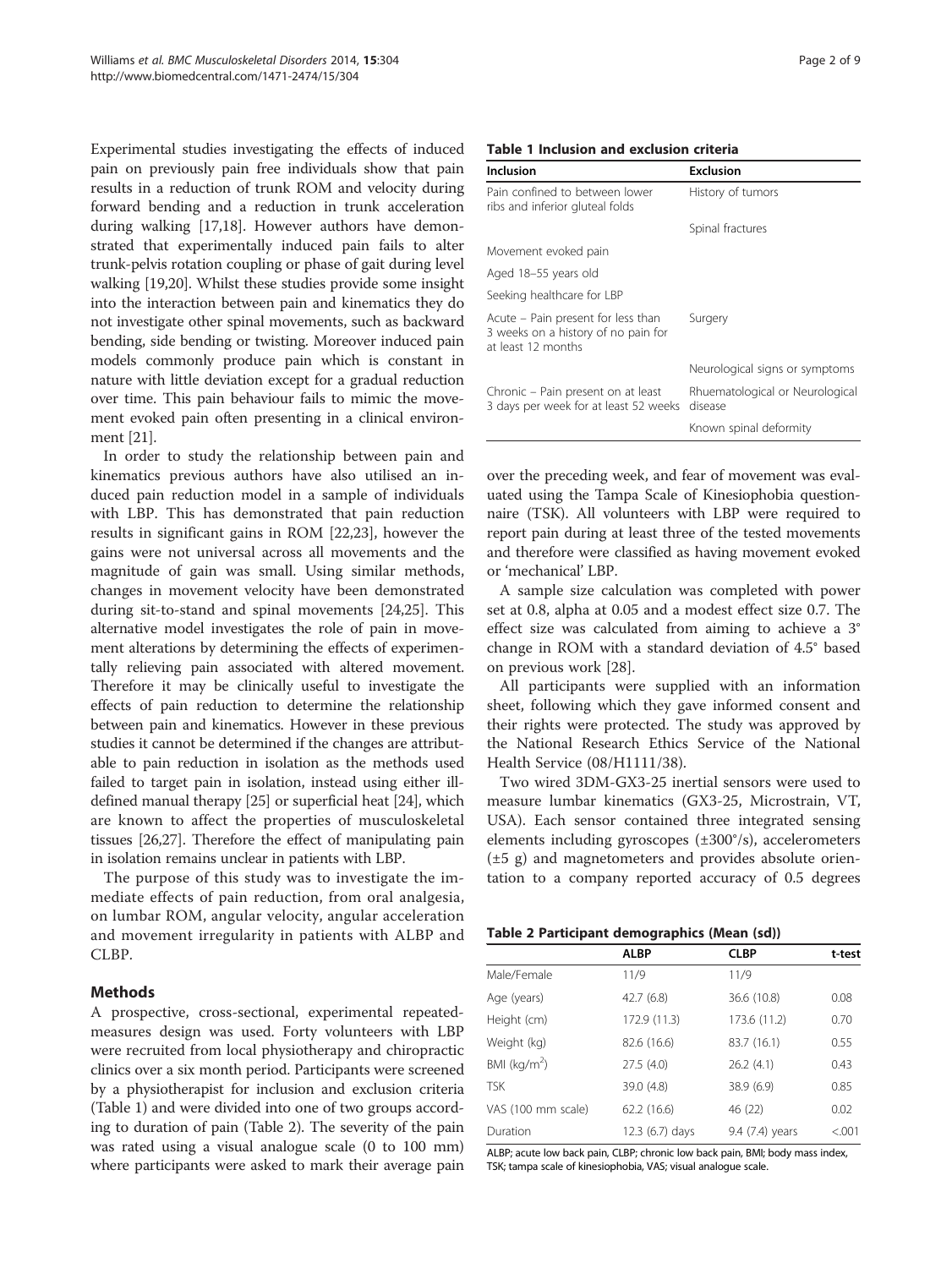[[29\]](#page-8-0). One sensor was fixed over the S1 spinous process and the second over the L1 spinous process. The sensors were attached using double sided tape with the wires secured to the trunk so as to prevent them erroneously moving the sensor. The sensors were connected to a purpose built datalogger and software (THETAmetrix, Waterlooville, UK) with data captured at 100Hz. Lumbar spine movements were calculated from the relative orientations between the L1 and S1 sensor derived from direction cosine matrices using mathematical methods described in detail elsewhere [[30,31\]](#page-8-0). Flexion, left side bending and left rotation were considered positive and the opposite movements negative.

Participants were requested to abstain from any medication on the day prior to and of testing. Three trials of forward and backward bending, side-bending, twisting and lifting were completed. No constraints were placed on any of the movements. This ensures the movements were completed naturally, better reflects the clinical situation and mirrors functional tasks. The object to be lifted was a box with dimensions  $460 \times 260 \times 300$  mm which weighed 3 kg. The magnitude of the worst pain evoked by the movements was measured using a visual analogue scale completed following each of the three movement trials.

Participants were then requested to self-administer their chosen oral analgesia and given a break of between 45–60 minutes after which the movements were repeated. No restrictions were placed on the type of analgesia used as the aim of this study was to investigate the effects of pain reduction not to determine the efficacy of a particular medication. A medication approach was used to manipulate pain, as it is believed this would isolate the effects to pain and the use of self-administered usual medication was the most convenient and ethically acceptable. The sensors remained attached throughout the experiment. In order to explore the effects of pain reduction on movement evoked pain, only those movements which evoked pain on initial testing were analysed thus removing the confounding factors of pain free movements.

All processing was completed using Matlab (Mathworks 2008b, Natick, MA, USA). The movement-time data for each movement were determined and differentiated to yield velocity and acceleration using a method described previously [[32\]](#page-8-0). The peak range of motion (ROM), peak angular velocities and peak angular accelerations for the primary planar movements only were calculated, which for lifting was considered to be in the sagittal plane. Such processing methods have demonstrated good-toexcellent repeated measures reliability with small mean absolute errors between measurements [\[32](#page-8-0)]. To aid interpretation of the change in variables following pain reduction, differences in kinematics were sign normalised so increases in the variable (i.e. greater ROM or greater velocity/acceleration) were assigned positive values and decreases in the variable were assigned negative values. Movement irregularity was also determined by plotting and quantifying the spatial relationships between angular velocity and movement curves. This was achieved using a method described previously but is briefly described below [[32\]](#page-8-0). The angular velocity-movement plot was sectioned into four quartiles based on the points of zero ROM and peak velocity. Each quartile was fitted with a fourth order polynomial and root mean square error between the actual and fitted data was used as a measure of movement trajectory irregularity (Figure [1a](#page-3-0)). Such processing methods have demonstrated moderateto-good repeated measures reliability and small mean absolute differences between repeated movements [[32\]](#page-8-0).

The frequency of responders to pain reduction for each movement in each group was determined, where responders were defined as those individuals who increased the kinematic variables by more than a pre-set threshold. The thresholds for flexion and lifting were set at 3°, 4°s<sup>-1</sup>, 8°s−<sup>2</sup> for ROM, velocity and acceleration respectively. The thresholds for extension and side bending were  $2^{\circ}$ ,  $3^{\circ} s^{-1}$ ,  $6^{\circ} s^{-2}$  and for rotation were 1°,  $2^{\circ} s^{-1}$ ,  $4^{\circ} s^{-2}$  for ROM, velocity and acceleration respectively. These thresholds were selected with reference to the natural variation of repeated movements demonstrated in an earlier study [\[32\]](#page-8-0).

Statistical analysis was completed using SPSS 20. t-tests were used to compare demographics. A multivariate ANOVA (MANOVA) was completed to determine the effects of group and time on the kinematics, using two independent variables, group (ALBP and CLBP) and time (pre and post pain reduction) and five dependent variables (ROM, positive angular velocity and angular acceleration and negative angular velocity and angular acceleration). A MANOVA model was chosen over conducting numerous ANOVAs to reduce type I error, given the various dependent variables were conceptually related to each other. Movement irregularity pre and post pain reduction from oral analgesia was compared for each quartile using paired t-tests or Wilcoxon signed rank test when normality could not be assumed. A comparison between groups for frequency of responders was completed using the Chi-squared test. Furthermore a correlation between the degree of pain reduction and magnitude of kinematic change was determined for each variable and group. For all statistical tests significance was set at 0.05. We confirm that our research has, where appropriate, adhered to the STROBE guidelines.

## Results

There were no significant differences between the groups at baseline except for duration and severity of pain. There were significant reductions in the degree of movement evoked pain following oral analgesia for both groups and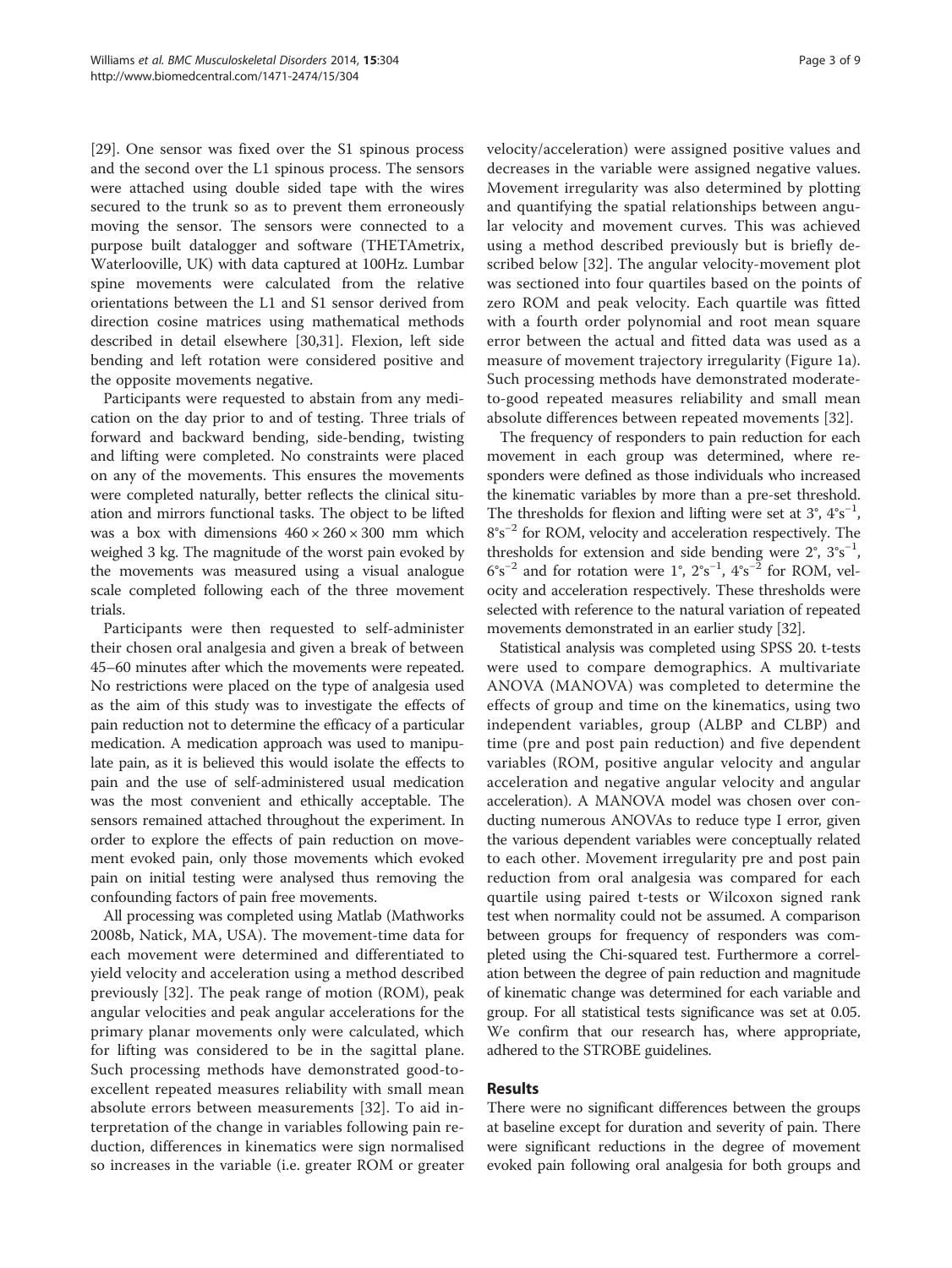<span id="page-3-0"></span>

 $Q2 = 2.6$ 

 $\Omega$ 3 =

**Full flexion** 



all movements demonstrating that oral analgesia provided significant reductions in pain (Table 3). Analgesia choices were similar amongst the groups with the exception of the ALBP group favouring a combination of analgesia and anti-inflammatory medication. Common choices were Ibuprofen, Paracetamol, Co-codamol, Naproxen and Dicloflex. There were no significant differences between the groups for the amount of evoked pain experienced, with the exception of the lifting where the CLBP group reported greater pain (20.6 mm) (Table 3).

40

20

0

 $-20$ 

**Standing** 

 $Q1 = 1.2$ 

 $Q4 = 2.5$ 

The group kinematics prior to and following pain reduction are presented in Figures [2, 3](#page-4-0) and [4](#page-5-0) for ROM, velocity and acceleration respectively. Kinematic changes following pain reduction are presented in Table [4.](#page-6-0)

There were no significant effects on the kinematic variables before and after pain reduction  $(F = 1.23, p = 0.29;$  $F = 1.68$ ,  $p = 0.14$ ). Furthermore there was no interaction between the variables group and time (pre/post pain reduction) ( $F = 0.11$ ,  $p = 0.99$ ). These results therefore suggest that neither reduction of pain nor chronicity of pain had any effect on lumbar kinematics. As no significant effect was determined post hoc testing was unnecessary.

Pain reduction had no effect on movement irregularity for each quartile of any movement tested (Figure 1), with the exception of quartile 3 for flexion in the ALBP group (reduction in movement irregularity (mean difference 1.1,  $p = 0.02$ ), and quartile 3 for side bending in the CLBP group (increase in movement irregularity (mean

| (Table 3 Degree of evoked pain before and after analgesia (Mean (sd) VAS measured on a 100 mm scale |  |  |  |  |
|-----------------------------------------------------------------------------------------------------|--|--|--|--|
|-----------------------------------------------------------------------------------------------------|--|--|--|--|

|              | <b>ALBP Pre</b> | <b>ALBP Post</b> | t-test  | <b>CLBP</b> Pre | <b>CLBP Post</b> | t-test  |
|--------------|-----------------|------------------|---------|-----------------|------------------|---------|
| Flexion      | 41.1(24.4)      | 20.7(26.4)       | < 0.01  | 39.6 (20.4)     | 3.0(9.5)         | < .001  |
| Extension    | 41.2 (19.6)     | 17.6 (19.8)      | < 0.001 | 40.9(24.2)      | 17.2 (25.0)      | < 0.001 |
| Side-Bending | 40.4 (23.9)     | 18.3 (22.8)      | < 0.001 | 35.2 (21.9)     | 10.0(22.3)       | < 0.001 |
| Rotation     | 38.5 (21.2)     | 9.7(17.7)        | < 0.001 | 37.0 (21.9)     | 7.8(22.3)        | < 0.001 |
| Lifting      | 31.6 (17.8)     | 15.2 (22.0)      | < 0.01  | 52.2 (25.0)     | 28.3(27.0)       | < .001  |

ALBP; acute low back pain, CLBP; chronic low back pain, VAS; visual analogue scale.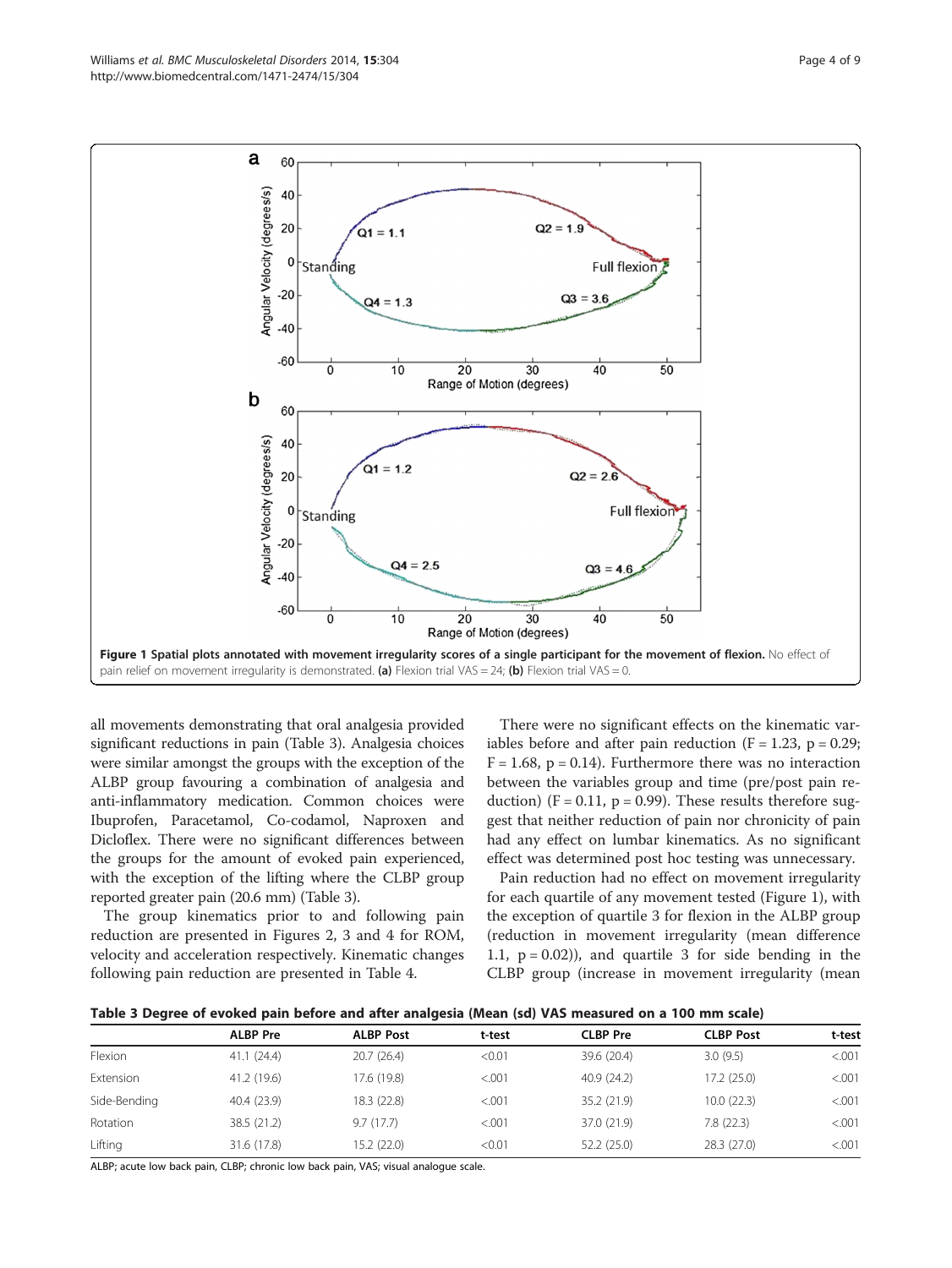<span id="page-4-0"></span>

difference 1.2,  $p = 0.05$  side bending). These changes in irregularity scores are small and within the realms of natural variation [\[32\]](#page-8-0).

Chi-squared testing revealed no significant difference in the number of responders between the groups for ROM ( $\chi^2$  = 2.83, p = 0.09), angular velocity ( $\chi^2$  = 0.01-1.88, p = 0.17-0.91), angular acceleration ( $\chi^2$  = 0.00-0.69,  $p = 0.41 - 0.97$ ) or movement irregularity ( $\chi^2 = 0.03 - 3.60$ ,  $p = 0.06 - 0.88$ ).

Overall no significant correlation could be established for magnitude of pain reduction and magnitude of kinematic change for the chronic LBP group (all absolute r-values < 0.58; p-values > 0.05). However the acute LBP group demonstrated a significant correlation for pain reduction and negative velocity change for flexion  $(r = 0.53; p = 0.04)$  and left side bending (LSF)  $(r = 0.54;$  $p = 0.05$ ) as well as positive acceleration for LSF ( $r = -0.77$ ; p > 0.001). All other correlations in the acute LBP did not reach significance. These weak positive correlations

demonstrate a weak relationship between decreasing pain and increasing velocity for flexion, ROM for LSF and acceleration for LSF.

# **Discussion**

The present study investigated the effect of pain reduction, from oral analgesia, on lumbar kinematics in patients with acute and chronic LBP. The experimental pain-relief model was unable to provide complete relief of pain. The observed degree of pain reduction was not only statistically significant  $(p < 0.003)$  but also clinically significant as it exceeds the recommended minimally important change in VAS of 15 mm or 30% change in baseline value [\[33](#page-8-0)]. Such significant change in pain enables the role of pain in altered movements of the spine to be investigated.

The findings of the present study demonstrate that pain reduction did not affect lumbar kinematics in individuals with acute or chronic back pain. Therefore there

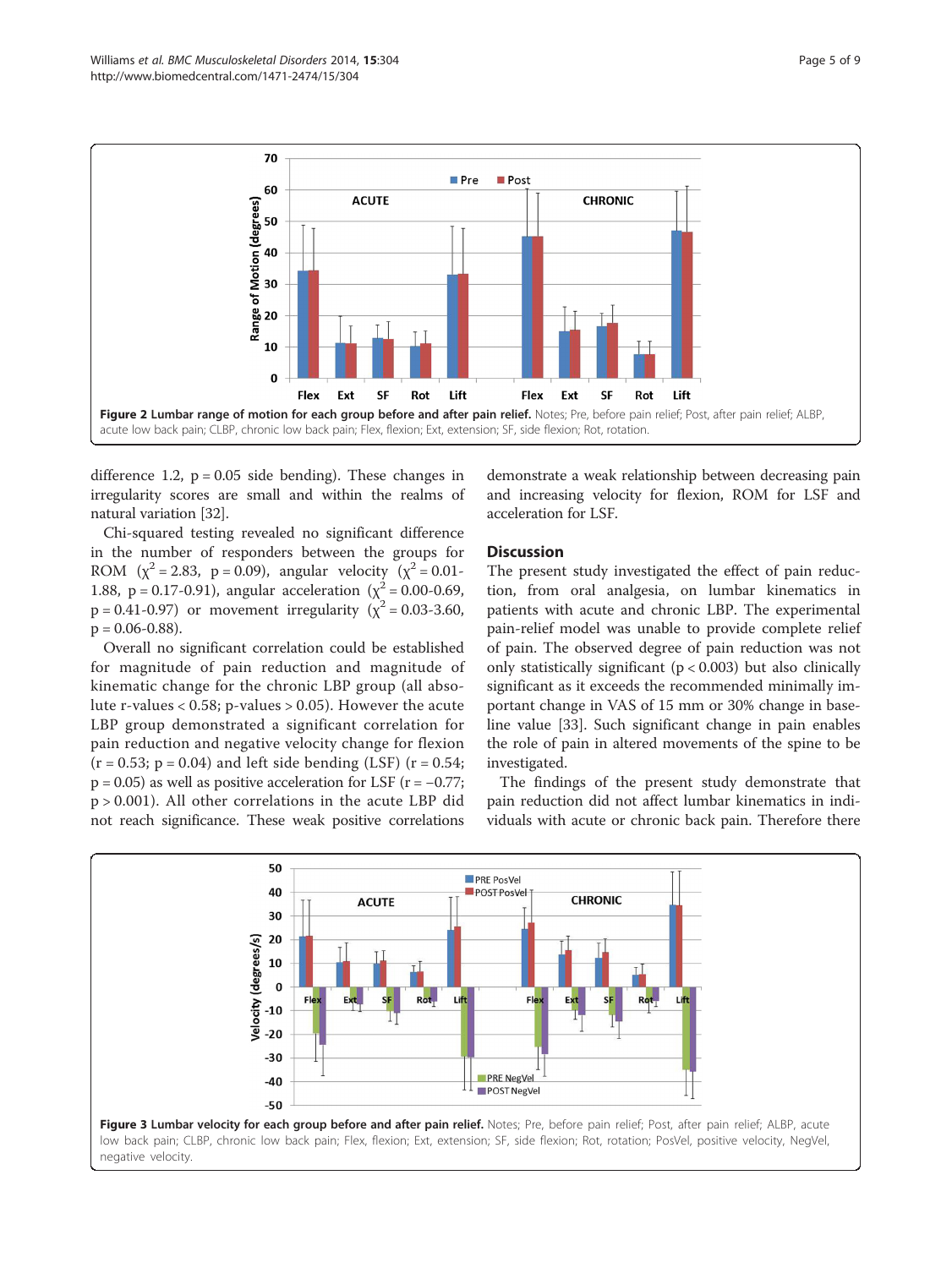<span id="page-5-0"></span>

was no overall systemic effect across the groups as a whole. The findings are consistent with some of those within the literature and in contrast to others using similar experimental pain reduction models. In a similar sample of individuals with acute and chronic LBP, analgesia induced pain-reduction failed to increase spinal curvature during flexion, extension and lifting [\[5](#page-7-0)]. In a CLBP sample, Lilius et al. [[22\]](#page-8-0) demonstrated no gains in flexion, extension and rotation following a facet joint injection. Moreover, Davis and Kotowski [[25\]](#page-8-0) also in patients with CLBP, reported no significant gains in all ranges of motion following pain reduction, which are in agreement with the current study. However our findings and those of the above studies are in contrast to some other studies [[25,24\]](#page-8-0). Davis and Kotowski [[25](#page-8-0)] reported a significant increase in lateral bending angular velocity and angular acceleration as well as rotation angular velocity and angular acceleration during cardinal plane spinal movements. Furthermore Simmonds [\[24\]](#page-8-0) demonstrated a significant increase in sit-to-stand velocity following pain reduction. These contrasts may be explained by the movement protocol, which utilised movement completed as fast as possible [\[25\]](#page-8-0) rather than self-selected, as in this study. Indeed during recovery from LBP, links have been established between improvements in movements performed as fast as possible and the reduction of pain [[10](#page-7-0),[14](#page-7-0)]. Therefore it may be possible that pain reduction affects the individual's ability to move the spine at greater velocity as opposed to resulting in a shift of self-selected velocities, however this is something which requires further investigation.

Differences may also be due to the experimental pain reduction method used. In the case of Simmonds [\[24\]](#page-8-0) superficial heating was used which may influence factors other than pain, such as the compliance of musculoskeletal tissues [[26,27](#page-8-0)]. These differences highlight the unique

methodology used in the current study – simple oral medication induced pain reduction, which avoids soft tissue changes likely to be associated with other methods. Although it should be noted that the medications used are likely to have a systemic bio-physiological and chemical effect, the significance of which is not known. Moreover it is acknowledged that, as some of the individuals were likely routinely taking such medications, such a method may not offer a novel pain reduction stimulus to the individuals with LBP. However, this method is believed to provide a more specific manipulation of pain, rather than altering the mechanical properties of tissues. Improvements noted in other studies may be the result of biomechanical or neural changes in response to the chosen non-specific experimental pain reduction method.

The results demonstrate that pain reduction had minimal effect on the degree of movement irregularity as displayed though the use of spatial plots. Whilst it is open for debate whether greater movement irregularity should be interpreted as an impairment of spinal function, this study did not demonstrate changes in either direction (greater or lesser irregularity) in response to pain reduction. The use of spatial plot analysis has been little studied in relation to patients with LBP and these results are the first to investigate the effect of pain reduction on movement irregularity.

The current study suggests there may be variability in the role of pain as the response to pain reduction was not uniform across all individuals; however group comparisons of the frequency of these responders did not show a significant difference between the ALBP and CLBP group. These results suggest that individuals with ALBP or CLBP are just as likely to respond to pain reduction and that neither group is likely to be more 'sensitive' to pain reduction. There was a trend towards the ALBP group demonstrating a greater ratio of responders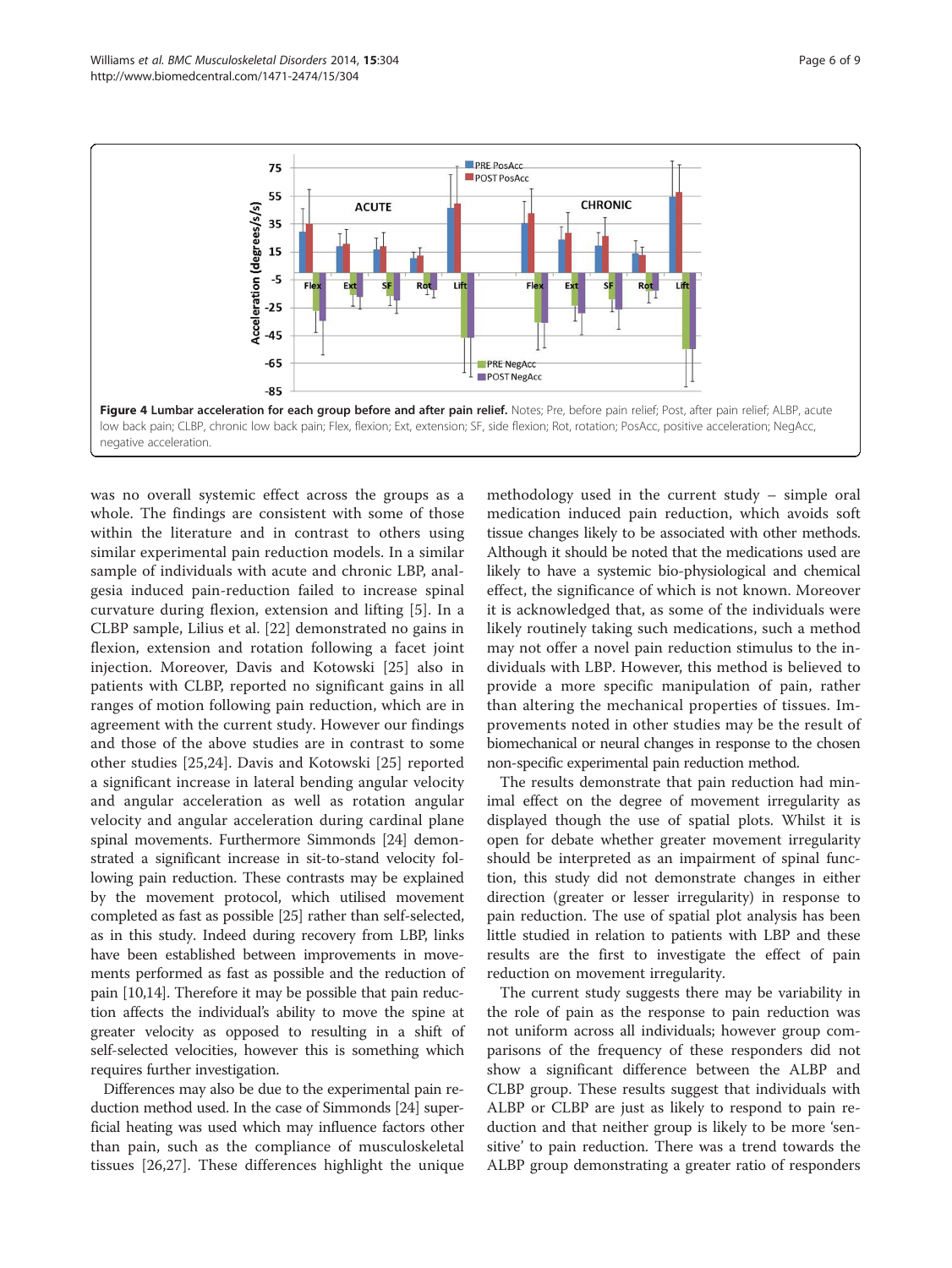### <span id="page-6-0"></span>Table 4 Change in kinematic variables (mean (sd)) in response to pain relief

| <b>Flexion</b>                                        | <b>ALBP</b>   | 95% CI        | <b>CLBP</b>  | 95% CI        |
|-------------------------------------------------------|---------------|---------------|--------------|---------------|
| Mean change in ROM (°)                                | 0.1(4.3)      | $-2.3 - 2.6$  | 0.1(6.6)     | $-4.9 - 4.6$  |
| Mean change in Positive Velocity $(^{\circ}S^{-1})$   | 0.3(5.2)      | $-3.2 - 2.6$  | 2.6(4.4)     | $-0.6 - 5.7$  |
| Mean change Negative Velocity $(^{\circ}S^{-1})$      | 4.8(4.7)      | $2.2 - 7.3$   | 1.1(6.1)     | $-5.5 - 3.2$  |
| Mean change Positive Acceleration ( $°s^{-2}$ )       | 6.1(12.3)     | $-12.9 - 0.7$ | 7.1(8.1)     | $1.3 - 12.8$  |
| Mean change Negative Acceleration ( $°s^{-2}$ )       | 6.9 (11.7)    | $0.4 - 13.4$  | 0.5(7.9)     | $-6.2 - 5.1$  |
| Extension                                             |               |               |              |               |
| Mean change in ROM (°)                                | $-0.3$ (2.2)  | $-0.9 - 1.5$  | 1.0(2.8)     | $-0.6 - 2.6$  |
| Mean change in Positive Velocity $(^{\circ}S^{-1})$   | 0.3(4.4)      | $-2.8 - 2.0$  | 1.8(4.0)     | $-0.5 - 4.1$  |
| Mean change Negative Velocity $(^{\circ}S^{-1})$      | 0.6(1.9)      | $-0.5 - 1.6$  | 2.1(4.8)     | $-4.9 - 0.6$  |
| Mean change Positive Acceleration $(^{\circ}S^{-2})$  | 1.7(9.6)      | $-6.8 - 3.4$  | 4.8(8.4)     | $-0.1 - 9.7$  |
| Mean change Negative Acceleration ( $°s^{-2}$ )       | 1.8(9.2)      | $-3.2 - 6.7$  | 5.1(8.0)     | $-9.8 - -0.5$ |
| Side-bending                                          |               |               |              |               |
| Mean change in ROM (°)                                | $-0.3(1.6)$   | $-0.3 - 0.9$  | 1.0(2.0)     | $0.3 - 1.9$   |
| Mean change in Positive Velocity (°s <sup>-1</sup> )  | 1.1(3.2)      | $-2.4 - 0.1$  | 2.1(3.0)     | $0.9 - 3.4$   |
| Mean change Negative Velocity $(^{\circ}S^{-1})$      | 0.7(2.9)      | $-0.4 - 1.9$  | 2.7(3.3)     | $1.3 - 4.0$   |
| Mean change Positive Acceleration (°s <sup>-2</sup> ) | 2.1(7.5)      | $-5.1 - 0.8$  | 6.7(7.1)     | $3.8 - 9.7$   |
| Mean change Negative Acceleration ( $°s^{-2}$ )       | 3.1(8.6)      | $-0.3 - 6.5$  | 6.9(9.6)     | $3.0 - 10.9$  |
| Rotation                                              |               |               |              |               |
| Mean change in ROM (°)                                | 0.8(2.0)      | $-2.1 - 0.5$  | $-0.2$ (2.9) | $-1.7 - 1.3$  |
| Mean change in Positive Velocity $(^{\circ}S^{-1})$   | $0.2$ $(2.0)$ | $-1.5 - 1.1$  | 0.0(2.1)     | $-1.1 - 1.1$  |
| Mean change Negative Velocity $(^{\circ}S^{-1})$      | 1.2(1.7)      | $0.1 - 2.3$   | $-0.7(3.1)$  | $-2.3 - 0.9$  |
| Mean change Positive Acceleration ( $°s^{-2}$ )       | 1.8(4.8)      | $-4.9 - 1.2$  | $-1.4(7.8)$  | $-5.5 - 2.6$  |
| Mean change Negative Acceleration (°s <sup>-2</sup> ) | 1.1(4.4)      | $-1.7 - 3.9$  | $-0.7(6.8)$  | $-4.2 - 2.8$  |
| Lifting                                               |               |               |              |               |
| Mean change in ROM (°)                                | 0.2(5.5)      | $-3.1 - 3.5$  | 0.4(4.5)     | $-2.5 - 3.3$  |
| Mean change in Positive Velocity $(^{\circ}S^{-1})$   | 1.5(5.7)      | $-4.9 - 1.9$  | $-0.2$ (9.7) | $-6.3 - 5.9$  |
| Mean change Negative Velocity $(^{\circ}S^{-1})$      | 0.3(5.2)      | $-2.9 - 3.4$  | $-0.6$ (4.8) | $-3.7 - 2.4$  |
| Mean change Positive Acceleration $(^{\circ}s^{-2})$  | 3.0(10.9)     | $-9.6 - 3.6$  | 3.2(16.3)    | $-7.1 - 13.6$ |
| Mean change Negative Acceleration ( $°s^{-2}$ )       | 0.0(13.0)     | $-7.9 - 7.8$  | 3.3(12.6)    | $-4.7 - 11.4$ |

ROM, range of motion; ALBP, acute low back pain; CLBP, chronic low back pain.

Note: A positive value represents an increase in the specific variable, negative a reduction.

to non-responders for the measurement of movement irregularity especially within quartiles 2 and 3 of the movement trajectory compared to the CLBP group, however this did not reach significance. It could also be argued that the variability in response may be due to the types and dosages of medications used in the current study.

The lack of effect observed in the current study may be due to fear of movement commonplace in individuals with LBP [\[33,34\]](#page-8-0). Lumbar movement has been shown to be affected by pain related fear and this may explain the lack of change observed in the current study [\[35-37](#page-8-0)]. High fear has demonstrated reduced lumbar excursion during reaching tasks at both preferred and fast speeds [[35,37\]](#page-8-0). This is in contrast to Thomas et al. [[36](#page-8-0)] who

using TSK to measure fear of movement demonstrated no such relationship was evident for lumbar excursion during self-selected speed reaching tasks. Participants in the current study did not demonstrate particularly high fear of movement and no correlations were established using TSK scores. Therefore it remains unclear as to the direct relationship between fear and lumbar kinematics, however it remains plausible that this may explain the lack of effect seen in the present results.

The lack of effect on kinematics could also be due to the small amount of pain reduction experienced from oral analgesia. It is not known what effect total pain relief would have on lumbar kinematics. Furthermore only the immediate effect of pain reduction was investigated.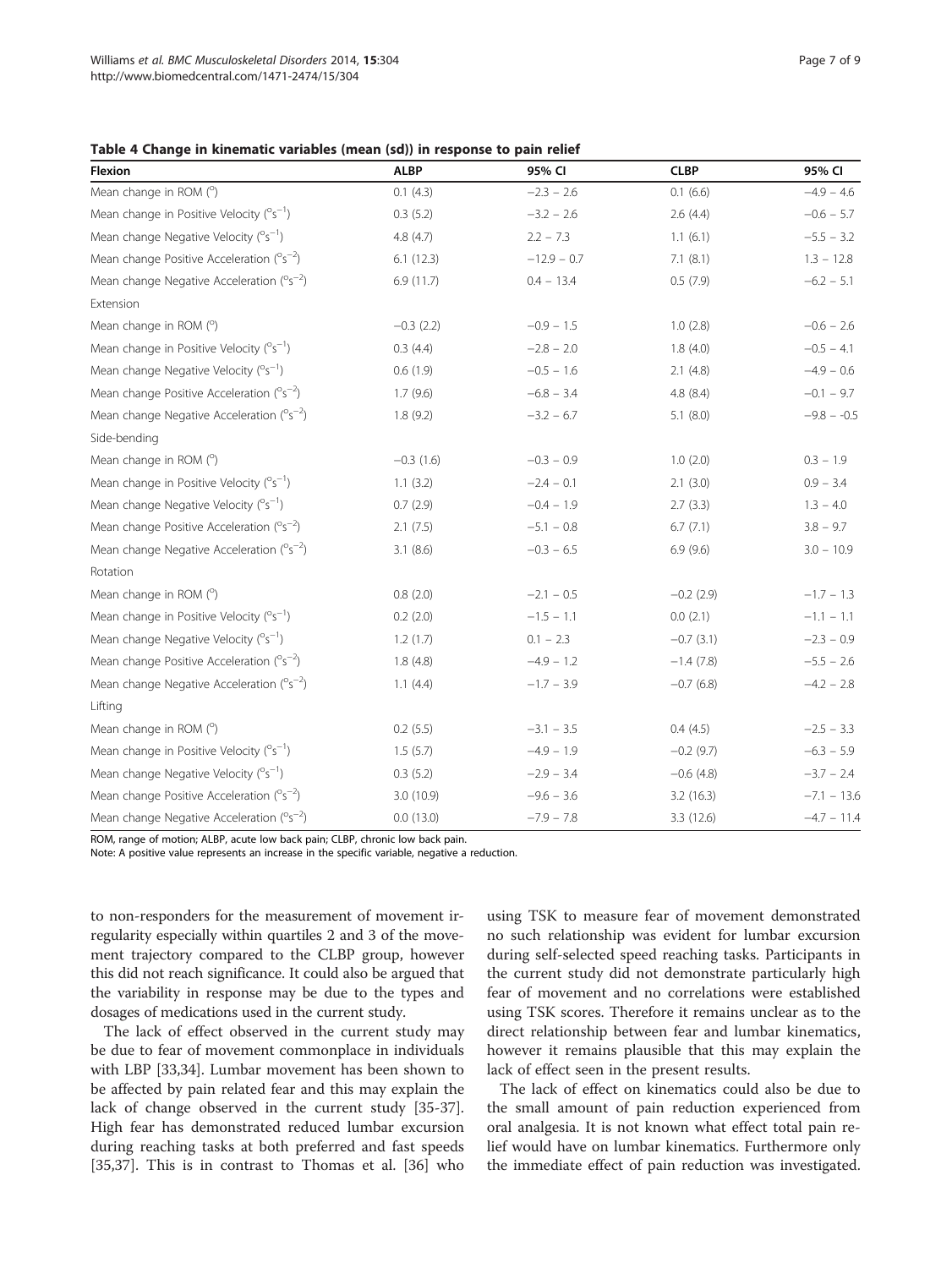<span id="page-7-0"></span>Therefore the results may reflect the need for the 'system' to experience less or no pain for longer in order to cause an alteration in trunk function. It is not clear if the same results would be replicated if the pain reduction was continued over a period of time. This learning effect was observed by Moseley and Hodges [[38\]](#page-8-0) in relation to induced pain and muscle function where repeated painful stimulus over seventy repetitions slowly resulted in changes in trunk muscle function and its gradual reversal following removal of the pain stimulus. The current study utilised only three movement trials and there was no indication of pattern between the first to the third trial, however it is possible that pain reduction over a longer time frame may yield different results.

It could be argued that this sample demonstrated movements which were unimpaired and matched their pre-pain movement patterns. In this scenario no change following the pain reduction would be expected. However the kinematics displayed by each group were significantly less than individuals without back pain [2,[39-42](#page-8-0)]. This could have been further explored by the addition of a control group, however this was deemed unnecessary as the aim of the study was not to test the efficacy of an intervention but rather investigate the effects of an experimental pain reduction model on lumbar kinematics.

The results of this study are limited to the immediate effects of pain relief, in an attempt to remove potential confounding variables that might influence the results. This meant the effects of analgesia on kinematics over time were not investigated. The sample size was limited and constrained to those with LBP confined to the back, therefore extrapolation to other types of LBP, such as radiculopathy, is not possible. The sample was formed of individuals with acute and chronic non-specific LBP. The individuals were defined as having mechanical or movement evoked LBP, however it is acknowledged that this may still represent a heterogeneous sample of individuals with back pain. It is not known whether a stricter classification of non-specific back pain would yield similar results. The current study was limited to spinal movements and the findings might not be applicable to other tasks.

# Conclusions

The administration of simple oral analgesia resulted in significant pain reduction but this did not directly lead to changes in lumbar kinematics in individuals with ALBP or CLBP. The relief of pain also had little effect on movement irregularity. Variability in response was observed, and the frequency of positive response was no different for patients with acute or chronic LBP. There was no correlation between the magnitude of pain reduction and degree of change in lumbar kinematics.

#### Abbreviations

LBP: Low back pain; ALBP: Acute low back pain; CLBP: Chronic low back pain; ROM: Range of motion; TSK: Tampa scale of kinesiophobia; mm: Millimetres; kg: Kilograms; MANOVA: Multivariate analysis of variance; LSF: Left side flexion.

#### Competing interest

The authors declare that they have no competing interests.

#### Authors' contributions

JW, IH and RL contributed to the conception and design of the study of the study. JW completed all data collection and processing. JW and RL performed the analysis. JW and RL drafted and amended the manuscript. All authors read and approved the final manuscript.

#### Acknowledgements

This study received financial support from the Private Physiotherapy Education Foundation (grant #39028). The authors also acknowledge the technical assistance of Henry Robinson, THETAmetrix.

#### Author details

<sup>1</sup> Bournemouth University, School of Health and Social Care, Royal London House, Christchurch Road, Bournemouth, Dorset BH1 3LT, UK. <sup>2</sup>Brighton and Sussex Medical School, University of Brighton, Mayfield House, Falmer BN1 9PH, UK. <sup>3</sup>Department of Life Sciences, Roehampton University, Whitelands College, Hoybourne avenue, London SW15 4JD, UK.

#### Received: 23 May 2014 Accepted: 11 September 2014 Published: 16 September 2014

#### References

- Frymoyer JW: Back pain and sciatica. N Engl J Med 1988, 318(5):291-300.
- 2. Marras WS, Wongsam PE: Flexibility and velocity of the normal and impaired lumbar spine. Arch Phys Med Rehabil 1986, 67(4):213–217.
- 3. Marras WS, Parnianpour M, Ferguson SA, Kim J-Y, Crowell RR, Bose S, Simon SR: The classification of anatomic- and symptom- based low back disorders using motion measure models. Spine 1995, 20(23):2531–2546.
- 4. Marras WS, Lewis KEK, Ferguson SA, Parnianpour M: Impairment magnification during dynamic trunk motion. Spine 2000, 25(5):587–595.
- 5. Wong TKT, Lee RYW: Effects of low back pain on the relationship between the movements of the lumbar spine and hip. Hum Mov Sci 2004, 23(1):21–34.
- 6. Shum GLK, Crosbie J, Lee RYW: Symptomatic and asymptomatic movement coordination of the lumbar spine and hip during an everyday activity. Spine 2005, 30(23):E697–E702.
- 7. Shum GLK, Crosbie J, Lee RYW: Effect of low back pain on the kinematics and joint coordination of the lumbar spine and hip during sit-to-stand and stand-to-sit. Spine 2005, 30(17):1998–2004.
- 8. Shum GLK, Crosbie J, Lee RYW: Movement coordination of the lumbar spine and hip during a picking up activity in low back pain subjects. Eur Spine J 2007, 16(6):749–758.
- 9. Shum GLK, Crosbie J, Lee RYW: Three-dimensional kinetics of the lumbar spine and hips in low back pain patients during sit-to-stand and stand-to-sit. Spine 2007, 32(7):E211–E219.
- 10. Marras WS, Ferguson SA, Gupta P, Bose S, Parnianpour M, Kim J-Y, Crowell RR: The quantification of low back disorder using motion measures: methodol and validation. Spine 1999, 24(20):2091–2100.
- 11. Novy DM, Simmonds MJ, Olson SL, Lee CE, Jones SC: Physical performance: differences in men and women with and without low back pain. Arch Phys Med Rehabil 1999, 80(2):195–198.
- 12. Marras WS, Lavender SA, Leurgans SE, Rajulu SL, Allread WG, Fathallah FA, Ferguson SA: The role of dynamic three-dimensional trunk motion in occupationally-related low back disorders: the effects of workplace factors, trunk position, and trunk motion characteristics on risk of injury. Spine 1993, 18(5):617-628.
- 13. Ferguson SA, Marras WS: Spine kinematics predict symptom and lost time recurrence: how much recovery is enough? J Occup Rehabil 2013, 23(3):329–335.
- 14. Ferguson SA, Marras WS, Gupta P: Longitudinal quantitative measures of the natural course of low back pain recovery. Spine 2000, 25(15):1950–1956.